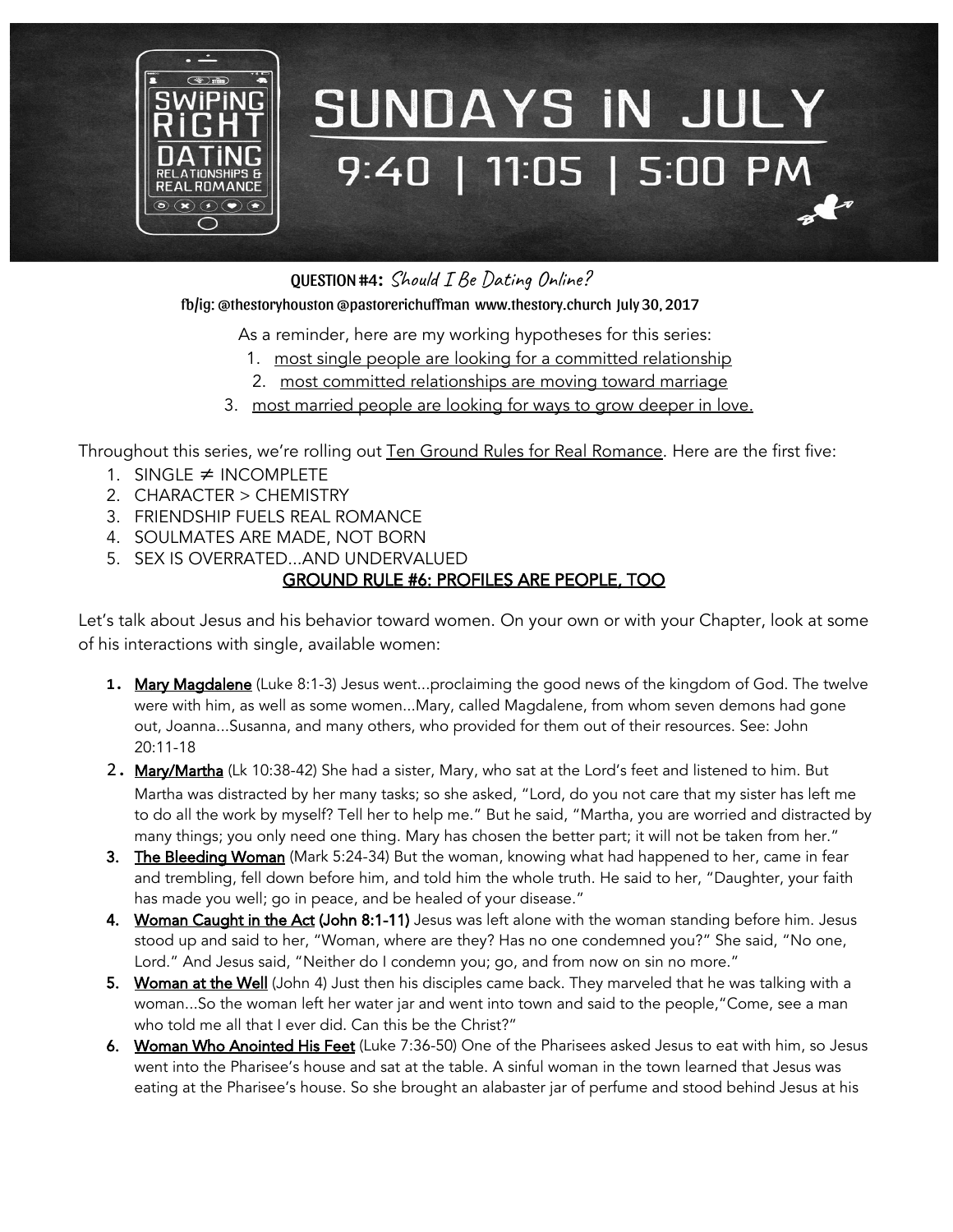

# SUNDAYS IN JULY 9:40 | 11:05 | 5:00 PM

QUESTION #4: Should I Be Dating Online?

fb/ig: @thestoryhouston @pastorerichuffman [www.thestory.church](http://www.thestory.church/) July 30, 2017

feet, crying. She began to wash his feet with her tears, and she dried them with her hair, kissing them many times and rubbing them with the perfume.

What do these interactions with women tell you about the character of Jesus?

Now, let's take what we know about Jesus to the world of online dating. What do you think are some of the "pros" to the advent of dating sites and apps?

...and what about some of the dangers and downsides? What should someone who loves Jesus watch out for when dating online?

Do nothing from selfish ambition or conceit, but in humility count others more important than yourselves. - Ephesians 2:3

For by the grace given to me I say to everyone among you not to think of himself more highly than he ought to think, but to think with sober judgment, each according to the measure of faith that God has assigned. - Romans 12:3

...whoever says he abides in him ought to walk in the same way in which he walked. - 1 John 2:6

Write your own notes, questions, and reflections here: